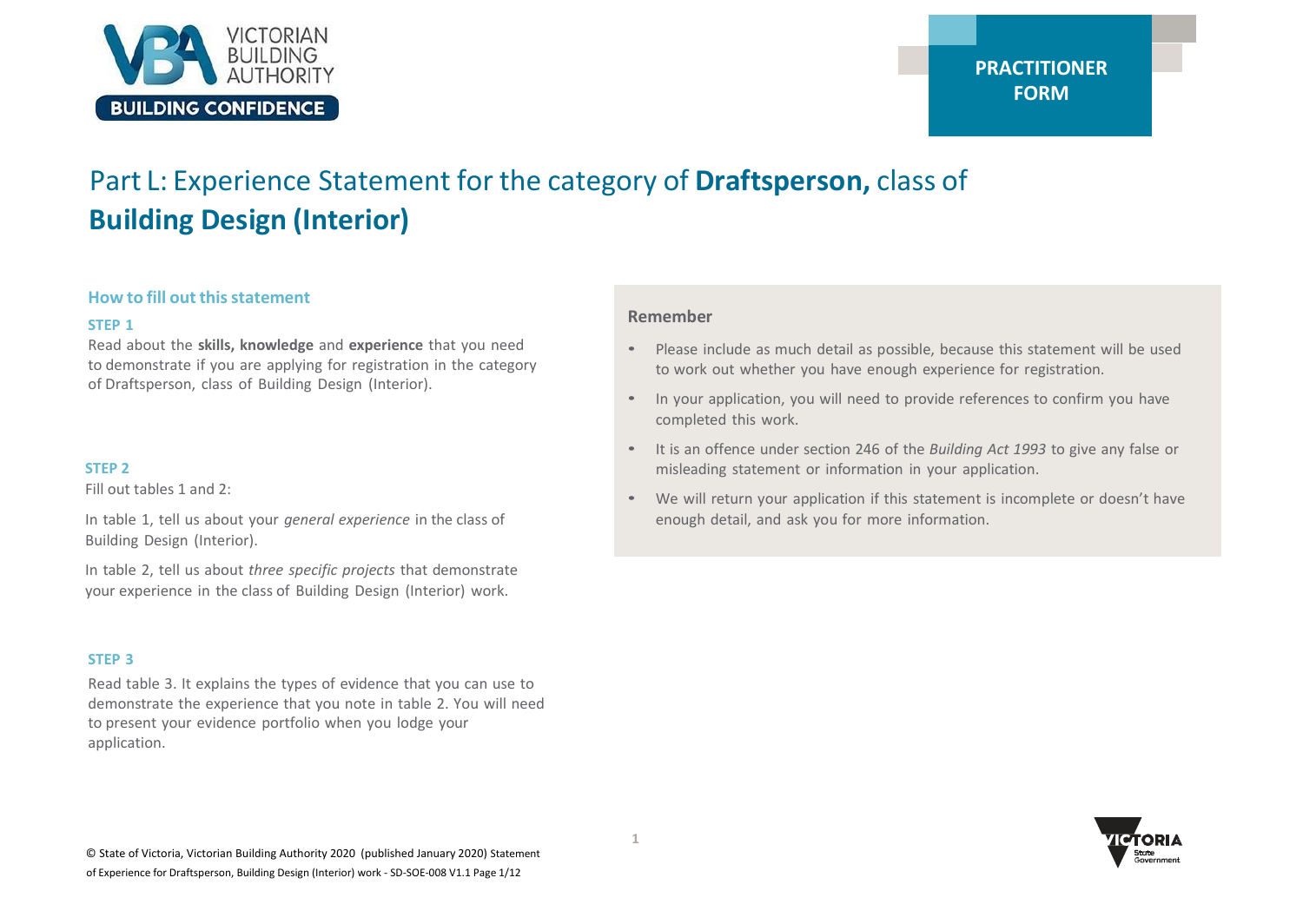

#### **STEP 1. Required skills, knowledge and experience**

#### **Qualifications**

You satisfy the knowledge requirements for registration in Building Design (Interior), if you have successfully completed one of the following qualifications:

- 22268VIC Advanced Diploma of Building Design (Architectural)
- 22477VIC Advanced Diploma of Building Design (Architectural)
- MSF60113 Advanced Diploma of Interior Design, including the following units of competency:
	- BSBSMB405 Monitor and manage small business operations
	- MSFFDT5014 Investigate legal requirements for design
	- MSFID4007 Identify materials, construction techniques and methods used in building interiors
	- MSFID5004 Specify structural elements, systems and services for interior spaces ()
	- MSFID5014 Use CAD applications to complete models and documentation for interior design projects
	- MSFID6003 Design for large scale commercial or institutional interiors ()
	- MSFID6007 Select and instruct contractors and consultants
	- MSMWHS200 Work safely
- MSF60118 Advanced Diploma of Interior Design, including the following units:
	- BSBSMB405 Monitor and manage small business operations
	- CPCCWHS1001 Prepare to work safely in the construction industry (White card)
	- MSFGN4001 Research and meet ethical and compliance requirements
	- MSFID4014 Produce digital models and documentation for interior design projects
	- MSFID5025 Develop residential interior design project documentation
	- MSFID6012 Design for large scale commercial or institutional interiors
	- **MSFID6016 Select and monitor contractors**
	- MSFID6020 Develop commercial interior design project documentation

#### **Experience**

To assess whether you have the required experience for registration as this class of building practitioner, you should provide a portfolio (tables 1, 2 and 3) of evidence that demonstrates your experience.

#### **This experience must have been:**

- supervised by a person registered in the category of Draftsperson, class of Building Design (Architectural), OR an architect registered by the Architects Registration Board of Victoria (ARBV) OR a person registered as a Domestic Builder (Unlimited) (if the builder was the direct employer), and
- obtained in the seven years before your application for registration is made.

Your evidence must show you can undertake all the activities associated with the class of Building Design (Interior) work in a competent manner and to a professional standard.

#### **Your portfolio should include evidence of:**

- your experience in the areas that you tick in table 1
- detailed plans and specifications for **three interior building designs** that you note in table 2.

#### **Of the three projects noted in table 2:**

- at least one must be a Class 1 building as defined in the Building Code of Australia (BCA)
- at least one must be in Classes 2–9.

#### **You will be assessed against your capacity to:**

- 1. apply relevant building legislation, regulations and Australian standards to the interior design and documentation of all classes of building and types of construction
- 2. initiate the application for a building permit for your own design work, on the client's behalf
- 3. administer project contracts that relate to the interior design and construction of all classes of building
- 4. brief and coordinate secondary consultants, such as engineers and services consultants to provide specialist advice/recommendations on the interior design of all classes of building and their components, to inform your design work and preparation of plans and specifications.

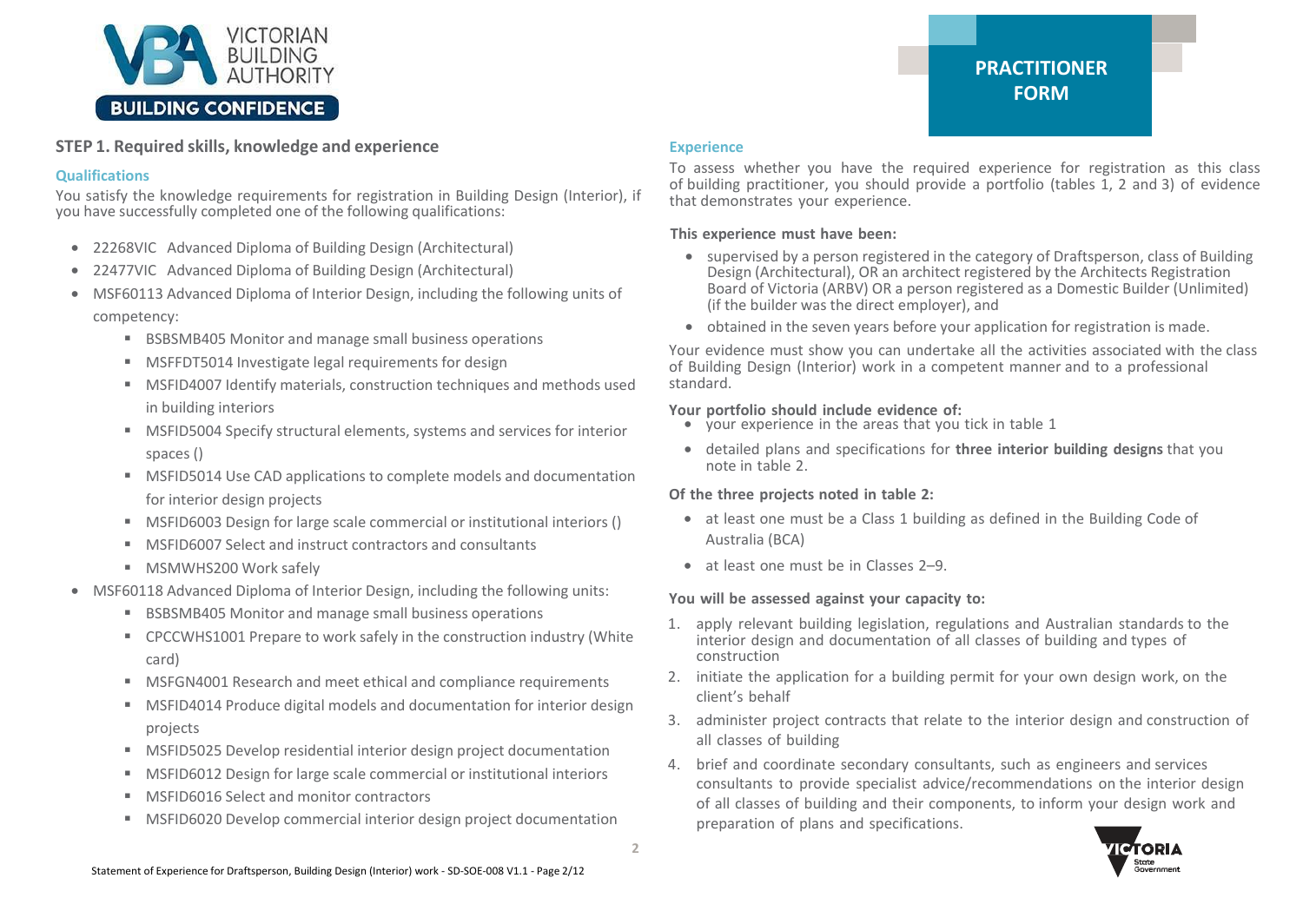

### **STEP 2. Complete tables 1 and 2**

| Table 1. Fill out this table to describe all Building Design (Interior) work that you have done                                                                                                                                                                                                                             |                                                                        |                                                            |
|-----------------------------------------------------------------------------------------------------------------------------------------------------------------------------------------------------------------------------------------------------------------------------------------------------------------------------|------------------------------------------------------------------------|------------------------------------------------------------|
| What type of work have<br>you done? Tick the box.                                                                                                                                                                                                                                                                           | How many times<br>have you done<br>this type of work?<br>Tick the box. | What were your exact responsibilities? List in point form. |
| Apply knowledge of the<br>requirements of the<br>relevant building legislation,<br>regulations and Australian<br>standards to the design<br>(including plans and<br>specifications) of all classes<br>of building and types of<br>construction                                                                              | $\Box$ 1-5<br>$\Box$ 6-10<br>П<br>$10+$                                |                                                            |
| prepare plans and related<br>documentation<br>associated with building<br>interiors affecting the<br>structure, for all types of<br>building and for use in<br>relation to building permits.<br>Documentation must<br>include sufficient detail for<br>obtaining building permits<br>and for tender and<br>contractual use. | $\Box$ 1-5<br>$6 - 10$<br>$10 +$                                       |                                                            |

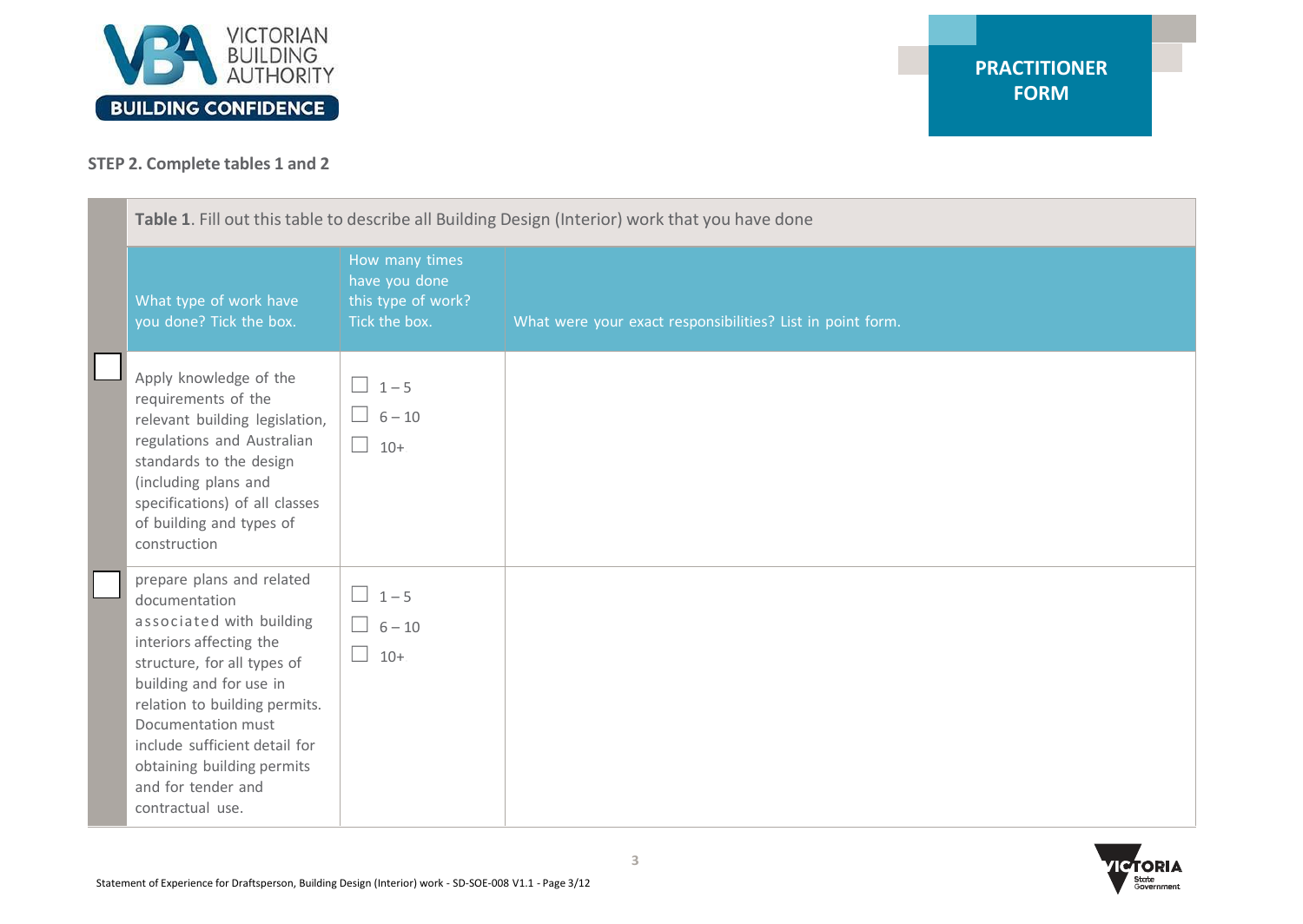

## **BUILDING CONFIDENCE**

| Prepare documentation on<br>behalf of clients so builders<br>can prepare tenders for<br>building projects                                                                                                                                                                                | $\boxed{1-5}$<br>$\Box$ 6-10<br>$\Box$ 10+       |  |  |
|------------------------------------------------------------------------------------------------------------------------------------------------------------------------------------------------------------------------------------------------------------------------------------------|--------------------------------------------------|--|--|
| Undertake project<br>administration and<br>monitoring for projects that<br>the practitioner has<br>documented, on behalf of<br>clients                                                                                                                                                   | $1 - 5$<br>$\Box$<br>$\Box$ 6 – 10<br>$\Box$ 10+ |  |  |
| Brief and coordinate a<br>range of secondary<br>consultants (such as<br>engineers and heating,<br>ventilation and air<br>conditioning (HVAC)<br>consultants) to provide<br>specialist advice and<br>recommendations on the<br>design of all types of<br>building and their<br>components | $\Box$ 1-5<br>$\Box$ 6-10<br>$\Box$ 10+          |  |  |

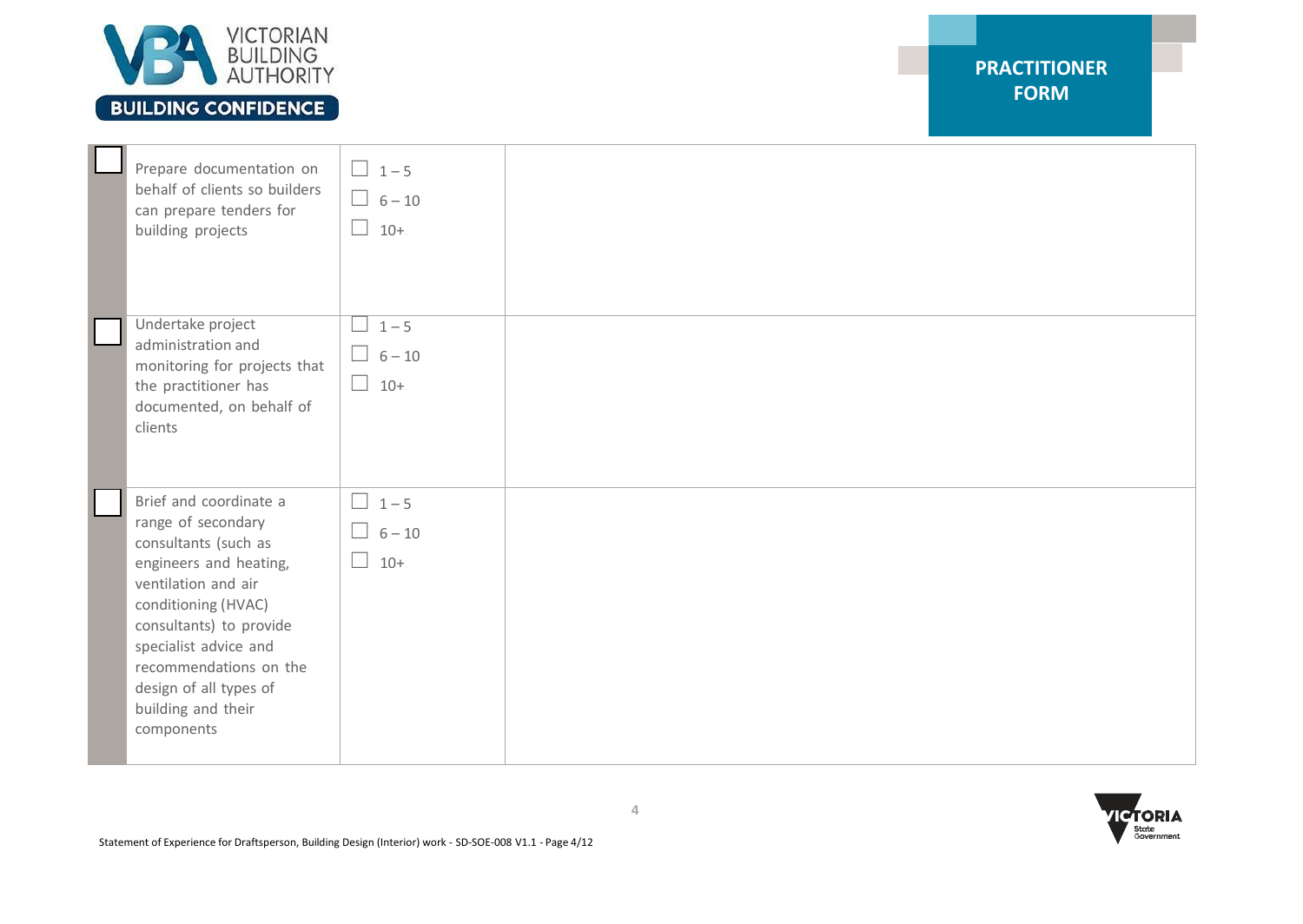

## **BUILDING CONFIDENCE**

**PRACTITIONER FORM**

| Advise building owners<br>and/or builders on building<br>materials and construction<br>methods                                                              | $\Box$ 1-5<br>$\Box$ 6-10<br>$10 +$<br>$\Box$ |  |
|-------------------------------------------------------------------------------------------------------------------------------------------------------------|-----------------------------------------------|--|
| Initiate applications for<br>building permits and liaise<br>with building surveyors to<br>produce the documentation<br>needed for the permit<br>application | $\Box$ 1-5<br>$\Box$ 6-10<br>$\Box$ 10+       |  |
| Ensure a project's design,<br>specifications and<br>documentation consider<br>energy rating reports                                                         | $\Box$ 1-5<br>$\Box$ 6-10<br>$10 +$<br>$\Box$ |  |

*Please continue to next page*

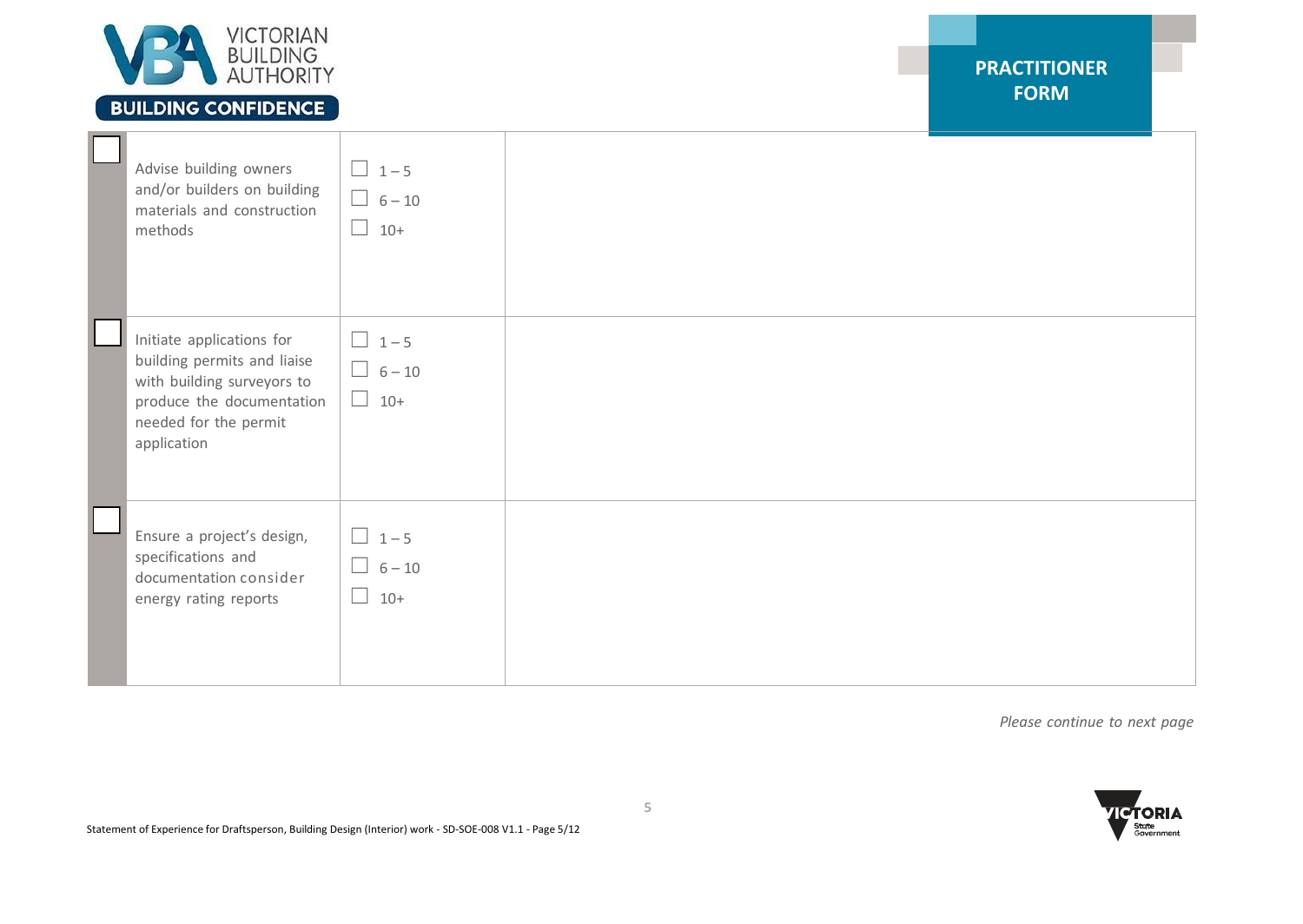

**Table 2**. Fill out thistable to describe three projects that demonstrate your experience in Building Design (Interior) work, including:

- at least one for a Class 1 building as defined in the Building Code of Australia (BCA)
- at least one in Classes 2–9.

|                           | Brief description | Period of work (must<br>include actual dates) | Address of building<br>project | Name and contact<br>number of your employer |
|---------------------------|-------------------|-----------------------------------------------|--------------------------------|---------------------------------------------|
| Project<br>$\mathbf{1}$   |                   | Start date:<br>End date:                      |                                |                                             |
|                           |                   |                                               |                                |                                             |
| Project<br>$\overline{2}$ |                   | Start date:                                   |                                |                                             |
|                           |                   | End date:                                     |                                |                                             |

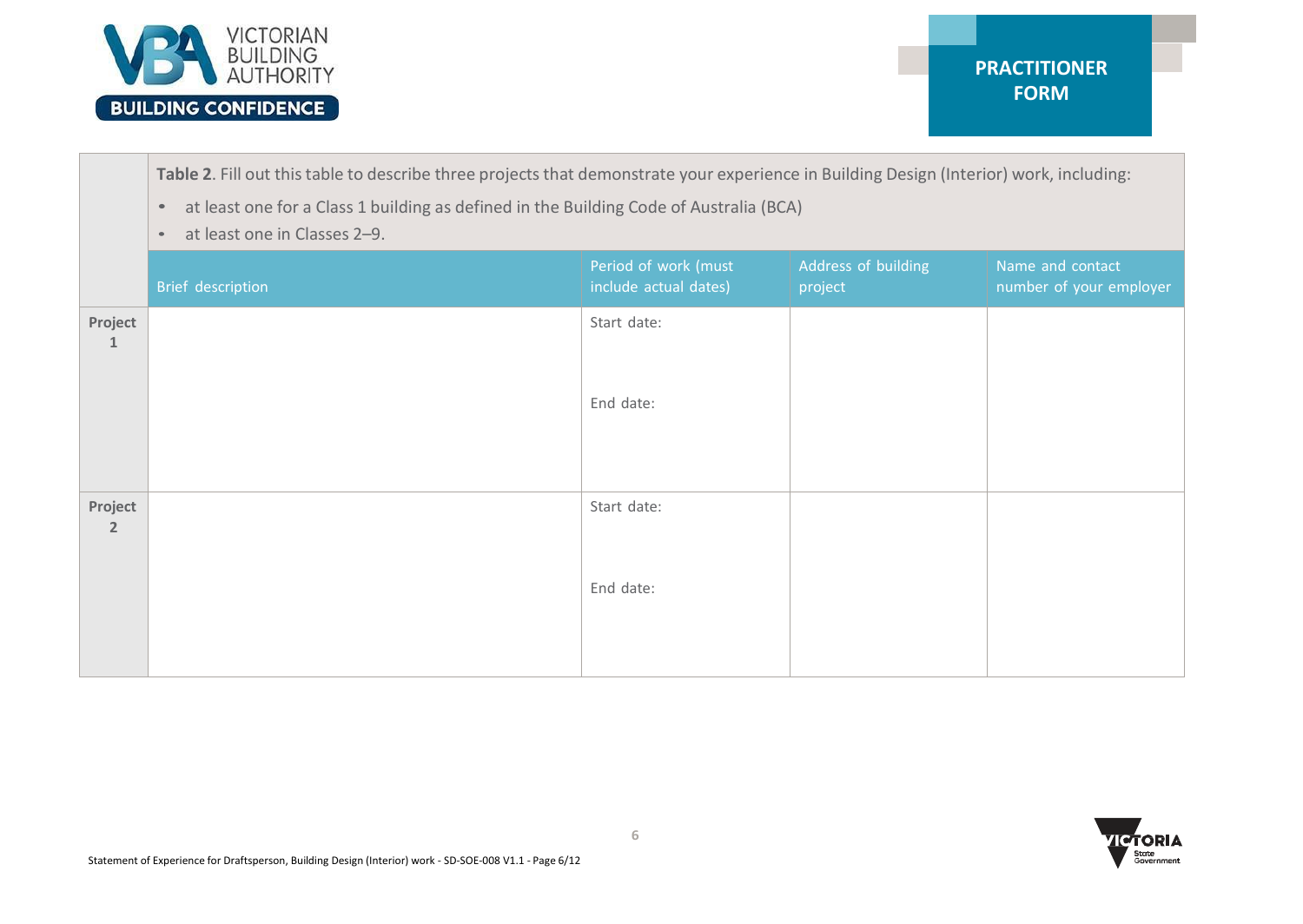

| Project<br>$\overline{\mathbf{3}}$ | Start date: |  |
|------------------------------------|-------------|--|
|                                    |             |  |
|                                    | End date:   |  |
|                                    |             |  |
|                                    |             |  |

*Please continue to next page*

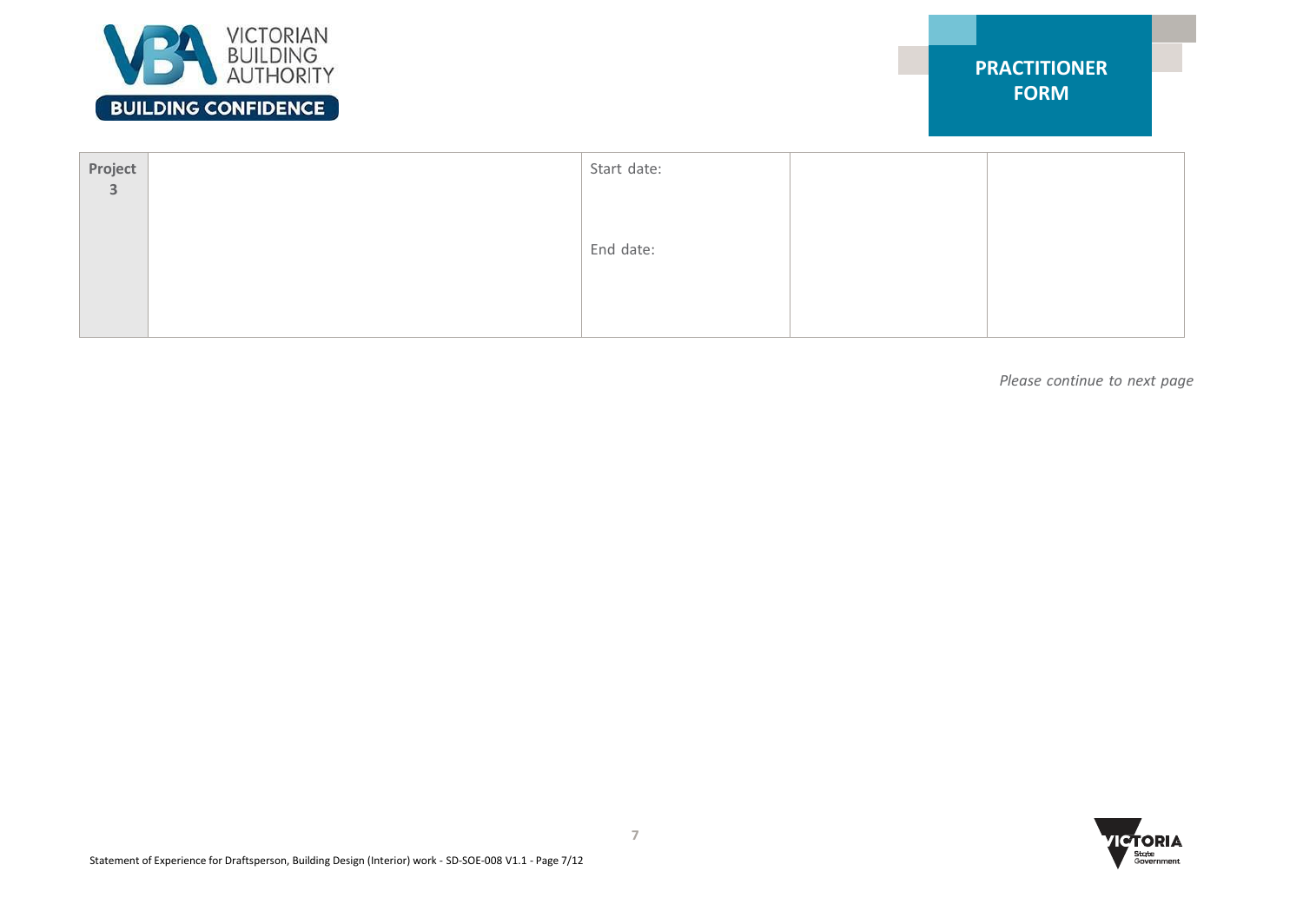

### **STEP 3. Use table 3 to create your evidence portfolio**

**Table 3**. Use thistable to create an evidence portfolio that supports your Building Design (Interior) experience in the three projects that you note in table 2. The portfolio must include documentation relating to:

- at least one project that relates to a Class 1 building as defined in the National Construction Code (NCC)
- at least one project in Classes 2–9 and of Type A or B Construction, as defined in the NCC.

| Area of experience                                                                                                                                                                  | Required and suggested evidence or documentation                                                                                                                                                                                                                                                                                                                                                                                                                                                                                                                                                                                                                                                                                                                                                                                                              |
|-------------------------------------------------------------------------------------------------------------------------------------------------------------------------------------|---------------------------------------------------------------------------------------------------------------------------------------------------------------------------------------------------------------------------------------------------------------------------------------------------------------------------------------------------------------------------------------------------------------------------------------------------------------------------------------------------------------------------------------------------------------------------------------------------------------------------------------------------------------------------------------------------------------------------------------------------------------------------------------------------------------------------------------------------------------|
| Criterion 1 Apply knowledge of the relevant<br>building legislation, regulations and Australian<br>standards to the interior design and<br>documentation of all classes of building | Evidence must include documentation in greater detail than required to obtain a building permit. The<br>documentation for each project must include floor plans, elevations and detailed drawings.<br>The floor plans must show where relevant:<br>use of each room<br>each window and door location, including openable sections<br>floor finishes<br>$\bullet$<br>lighting layout, including compliance with relevant energy efficiency requirements, and exit or<br>emergency lighting requirements<br>internal and external wall construction<br>dimensions and area of rooms<br>air circulation details<br>required fire safety features such as smoke detectors, fire doors or fire separations.<br>The elevations must show where relevant:<br>wall materials and heights<br>floor and ceiling levels<br>locations of openings and construction joints |
|                                                                                                                                                                                     | continued                                                                                                                                                                                                                                                                                                                                                                                                                                                                                                                                                                                                                                                                                                                                                                                                                                                     |

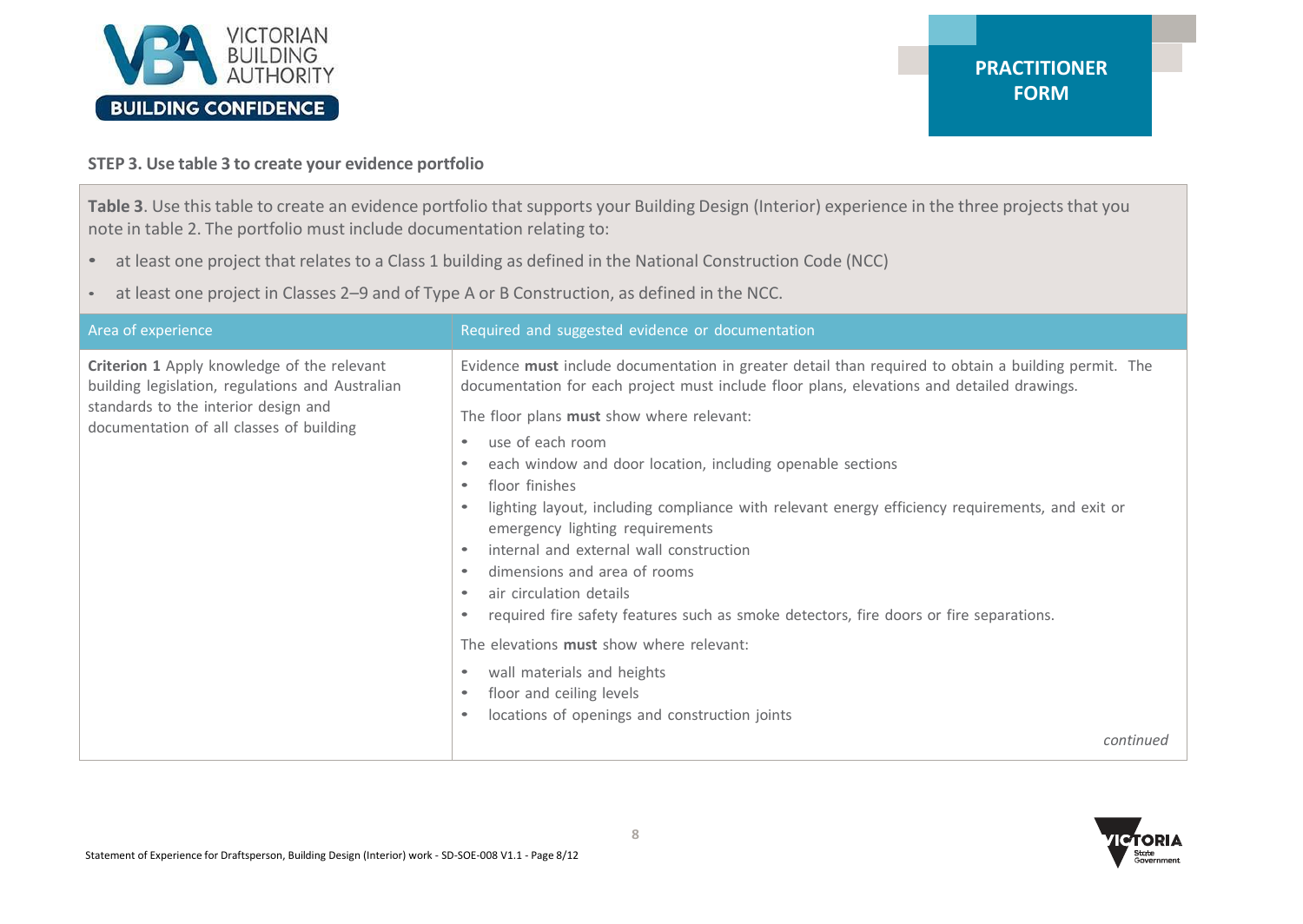

# **PRACTITIONER FORM**

| <b>Criterion 1 continued</b>                                                                                               | roof pitch, height and profile<br>$\bullet$<br>natural and finished ground lines, and building height above the ground<br>location of roof lights or other roof features<br>balconies, decks, pergolas.<br>The detailed drawings must demonstrate the use of standard drawing conventions (scale, graphics,                                                                                                                                               |
|----------------------------------------------------------------------------------------------------------------------------|-----------------------------------------------------------------------------------------------------------------------------------------------------------------------------------------------------------------------------------------------------------------------------------------------------------------------------------------------------------------------------------------------------------------------------------------------------------|
|                                                                                                                            | lettering, line work, numbering, legends and contours), and must show where relevant:                                                                                                                                                                                                                                                                                                                                                                     |
|                                                                                                                            | all construction methods used<br>the integration of structural components<br>floor finishing and construction details<br>waterproofing methods<br>connection details<br>fire and acoustic separations between buildings or parts of a building<br>the location of services, including required ducts or riser shafts<br>facilities for access and egress, including disability access<br>$\bullet$<br>light and ventilation<br>energy efficiency details. |
| Criterion 2 Initiate the application for building<br>permits for your own interior design work, on<br>behalf of the client | If you were not involved in submitting a building permit for any of the three designs in table 2, you may<br>submit an additional design for which you were involved in lodging the permit application.<br>Copies of building permit applications you have prepared or contributed to, including:<br>documented evidence of liaison with building surveyors in relation to permit applications<br>$\bullet$<br>copies of actual permits obtained          |
|                                                                                                                            | continued                                                                                                                                                                                                                                                                                                                                                                                                                                                 |

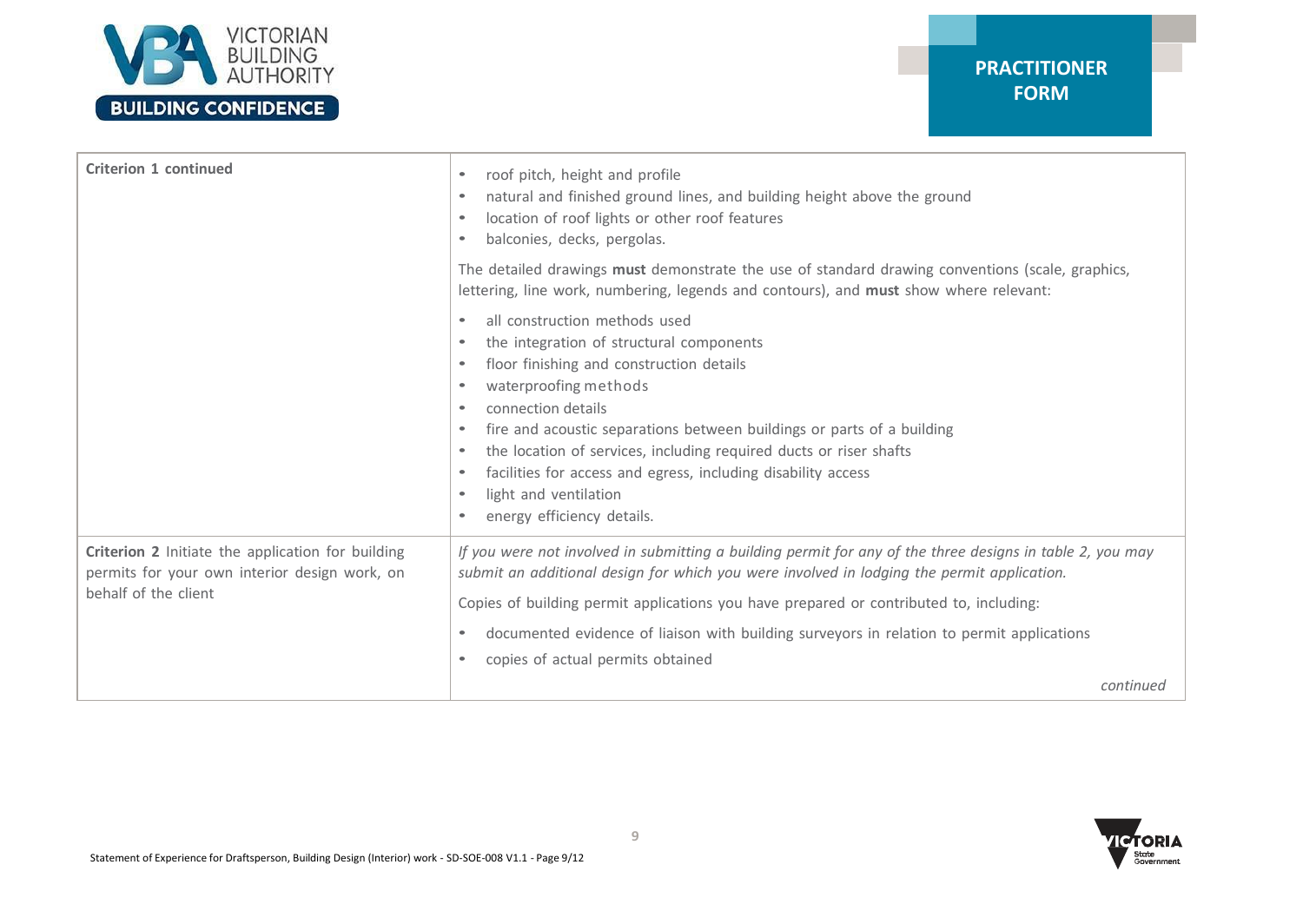

### **PRACTITIONER FORM**

| <b>Criterion 2 continued</b>                                                                                     | For projects that were not initially compliant with NCC or local authority requirements, you must also<br>provide evidence documenting the process followed to consult and obtain approval, or to achieve<br>compliance (across any or all of the three building designs). The documentation must relate to:                                     |
|------------------------------------------------------------------------------------------------------------------|--------------------------------------------------------------------------------------------------------------------------------------------------------------------------------------------------------------------------------------------------------------------------------------------------------------------------------------------------|
|                                                                                                                  | your involvement in determinations made by the Building Appeals Board in relation to building<br>design project you worked on                                                                                                                                                                                                                    |
|                                                                                                                  | your involvement in identifying performance requirements or alternative solutions agreed to by the<br>$\bullet$<br>relevant building surveyor.                                                                                                                                                                                                   |
| <b>Criterion 3</b> Administer contracts in relation to the<br>interior design and construction of all classes of | Your evidence may be from the three projects already submitted in your portfolio of evidence or relate<br>to a separate project.                                                                                                                                                                                                                 |
| building                                                                                                         | Plans, specifications and schedules that you prepared or to which you contributed, which were used as<br>part of a contract for at least one building design project that you developed                                                                                                                                                          |
|                                                                                                                  | Evidence of your ability to establish contracts, including:                                                                                                                                                                                                                                                                                      |
|                                                                                                                  | a copy of the contract you administered for a Class 1 building interior, demonstrating compliance<br>$\bullet$<br>with the Domestic Building Contracts Act                                                                                                                                                                                       |
|                                                                                                                  | a copy of any other contracts and all supporting documentation, including contract schedules and<br>finishes schedules                                                                                                                                                                                                                           |
|                                                                                                                  | Evidence of your ability to administer contracts, including written correspondence between you and<br>your client (demonstrating your capacity to administer contracts on their behalf) and documentation<br>exchanged between you and the builder (demonstrating your administration of contracted<br>deliverables). This evidence may include: |
|                                                                                                                  | documentation relating to variations in the contracted works (such as time, cost, materials<br>$\bullet$<br>variations), such as variation orders                                                                                                                                                                                                |
|                                                                                                                  | documentation related to approval of a progress payment, such as inspection reports and<br>$\bullet$<br>associated progress payment claim forms                                                                                                                                                                                                  |
|                                                                                                                  | documentation relating to defects and rectification works required or completed by the builder<br>$\bullet$                                                                                                                                                                                                                                      |
|                                                                                                                  | project schedules (such as a Gantt chart), site instructions and/or site meeting minutes prepared<br>for a builder.                                                                                                                                                                                                                              |

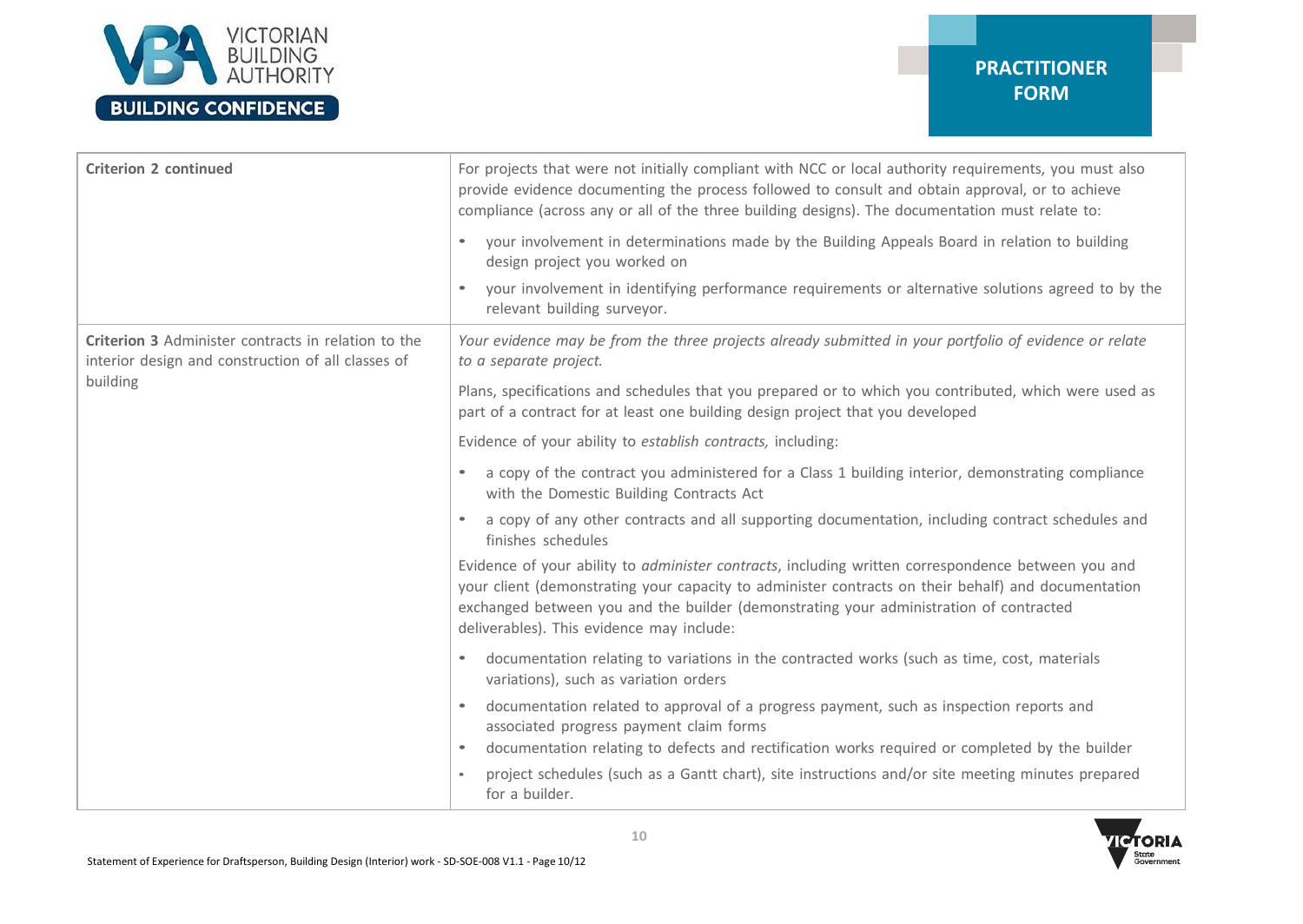

### **PRACTITIONER FORM**

| Criterion 4 Brief and coordinate secondary   | Your evidence may be from the three projects already submitted in your portfolio of evidence or relate |
|----------------------------------------------|--------------------------------------------------------------------------------------------------------|
| consultants to provide specialist advice and | to a separate project.                                                                                 |
| recommendations on the internal design of    | Reports of consultants that you briefed                                                                |
| buildings                                    | Plans, drawings and specifications indicating how you incorporated specialist advice and               |
|                                              | recommendations into interior design work                                                              |

*Please continue to next page*